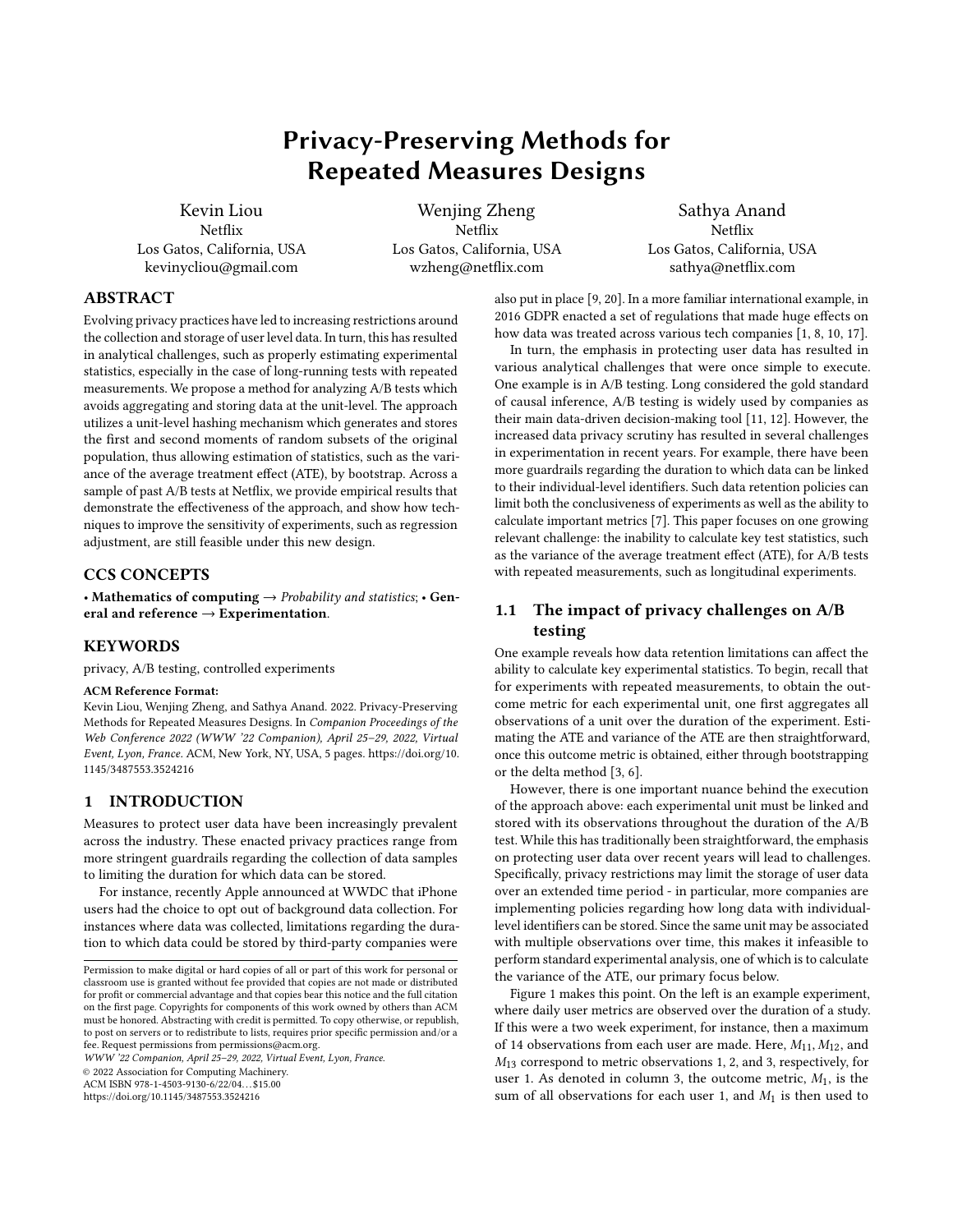calculate final experimental statistics. Specifically, this outcome metric would be necessary if one were to calculate the variance of the ATE of this group of users. However, consider a scenario for which storing a unit associated with its observations over multiple days is prohibited, as mentioned previously. While we can still store all numerical observations for each user such as  $M_{11}, M_{12}, M_{21}, ...,$ the identity behind the metric is no longer known. This presents the scenario on the right in Figure 1. All metric observations are still available, but note how the correct outcome metric, which is the sum of a user and all of its observations over the duration of the study, is unknown. Therefore, we cannot obtain correct user-level sums, as required for the standard variance estimator.

The inability to estimate the variance of the ATE is one of many quantities that are intractable under this privacy restriction scenario, but it will be the main statistic that we focus on in our examples below. To solve this issue, we propose two approaches to enable one to estimate such statistics while adhering to privacy guidelines. The first estimator simulates bootstrapping by generating samples of the population probabilistically, while the second aggregates units into clusters, and treats each cluster as a single experimental unit. The key to both approaches, and the primary contribution of this paper, is a unit hashing mechanism which ensures that the sufficient statistics for estimating metrics of interest, such as the variance of the ATE, are stored without aggregating or storing unit-level information. In particular, the first and second moments of each unit metric and the number of treated units of random samples of the population are stored at each time step (e.g., at the end of each day), so that one will never need to store and link observations at the individual unit level.

Moreover, the second estimator—aggregating the moments of unit metrics into clusters via the hashing mechanism—can be used in conjunction with other popular experimental methods such as regression adjustment [\[4,](#page-4-12) [14,](#page-4-13) [18\]](#page-4-14), for variance reduction purposes. We examine the details of this hashing procedure in the following section, and discuss pros and cons for each approach.

The decision on which estimator to use depends primarily on three things: 1) the amount of data in the experiment, 2) the storage capacity, and 3) whether A/B testing extensions such as variance reduction are necessary. We discuss these tradeoffs and alternatives in section 3. Using a sample of A/B tests at Netflix, we evaluate the performance of this privacy-preserving estimator relative to a situation where there are no restrictions on data storage. We find that the approach estimates the true variance of the ATE of an A/B test with high accuracy (bounded by 2% error) while achieving the nominal coverage probability. Moreover, we find that if the second estimator is used, then variance reduction approaches such as regression adjustment and variance-weighted estimators [\[15\]](#page-4-15) may enable one to achieve nearly the same power compared to situations without privacy restrictions.

### 2 PRIVACY-PRESERVING EXPERIMENTATION

# 2.1 Estimator 1: Implementing the Bootstrap via Hashing

The key behind the first privacy-preserving estimator is the probabilistic generation of multiple subsets of the experimental population in order to effectively simulate a bootstrap. To do this, we

| <b>Algorithm 1:</b> Estimating the Variance of the ATE in A/B |  |  |
|---------------------------------------------------------------|--|--|
| tests using Estimator 1                                       |  |  |

| <b>Result:</b> Variance of ATE of A/B test |
|--------------------------------------------|
|--------------------------------------------|

- 1 Initialize N test subset sums,  $S_{t_1}, S_{t_2}, ..., S_{t_N}$ , to 0.
- 2 Assign to each test unit  $i$  and test subset  $k$  pair a Poisson(1) draw, if using the Poisson bootstrap, or Bernoulli(0.5), if using half sampling. Denote this draw as  $w_{ik}$ .
- 3 When each test unit *i* logs a metric *j*,  $m_{ij}$ , during the experiment, update each subset sum:  $S_{t_k} = S_{t_k} + w_{ik} * m_{ij}$
- $4$  After the experiment is complete, for each subset  $k$  calculate its mean  $\mu_{t_k}$ :  $\mu_{t_k} = \frac{S_{t_k}}{\sum_i w_{ik}}$

- <sup>5</sup> Repeat Steps 1-4 for the control group.
- 6 Using subset means  $\mu_{t_1}, \mu_{t_2}, \dots$  in test and  $\mu_{c_1}, \mu_{c_2}, \dots$  in control, one can calculate the variance of the ATE.

create  $N$  subsets for both test and control, for which inclusion in each subset is based on whether a unit passes a deterministic hash function for that subset (e.g., each user id is hashed to a binary value). The hashed result, which is based on a unit and a subset id, is constant through the duration of the experiment.

For instance, one way to accomplish this would be to make a Bernoulli(0.5) draw for each unit-subset pair, indicating that a unit will belong in a given subset with 50% chance. Note that selecting, on expectation, half of the units in an experiment is well studied in prior literature, and is known as half-sampling or the double or nothing bootstrap [\[5,](#page-4-16) [13\]](#page-4-17). This hashing function will map each unit ID and subset ID pairing into a binary label, indicating whether the unit ID belongs in the subset or not.

Throughout the experiment, for each subset one will store two rolling statistics. The first is the the sum of all observations for units in the subset. To do this, given subset  $k$ , metric observation  $j$ , and unit *i*, we have subset sum  $S_k$ , metric observation *j* for unit *i*, denoted  $m_{ij}$ , and weight  $w_{ik}$  denoting the binary hash for  $H($ unit id, subset id). Next, each subset sum is calculated as  $S_k = S_k + w_{ik} * m_{ij}$ . Note that if a weight is 0, that means the unit observation does not belong in that subset, so the subset sum will not be updated. The second metric we store is the total number of distinct units in the subset. Based on these two values, one can calculate the mean  $\mu_k$ of each subset k as  $\mu_k = \sum_{i=1}^M w_{ik} (\sum_{j \in i} m_{ij} / \sum_{i=1}^M w_{ik})$ , given units  $i = 1, ..., M$ , *j* metrics  $m_{ij}$  for each unit *i*, and weights  $w_{ik}$  for each unit-subset pair obtained through a hash function  $H$ . In the case of using binary weights, the weights simply denote whether a unit belongs in a subset, and  $\sum_{i=1}^{M} w_{ik}$  will output the number of units in subset  $k$ . After obtaining these subset means, one can calculate  $N$  differences in means with the  $N$  means obtained for both test and control subsets. Estimating both the average treatment effect and its variance are then straightforward, as we have simulated sampling with replacement - the essence behind bootstrapping.

Extending to Poisson weights. While the estimator above provides a method to simulate a bootstrap, it does have one important shortcoming. A bootstrap samples all units with replacement from a population, but the approach above simply selects a percentage of units in an experiment at random without replacement to belong in each subset, based on the pre-selected binomial probability given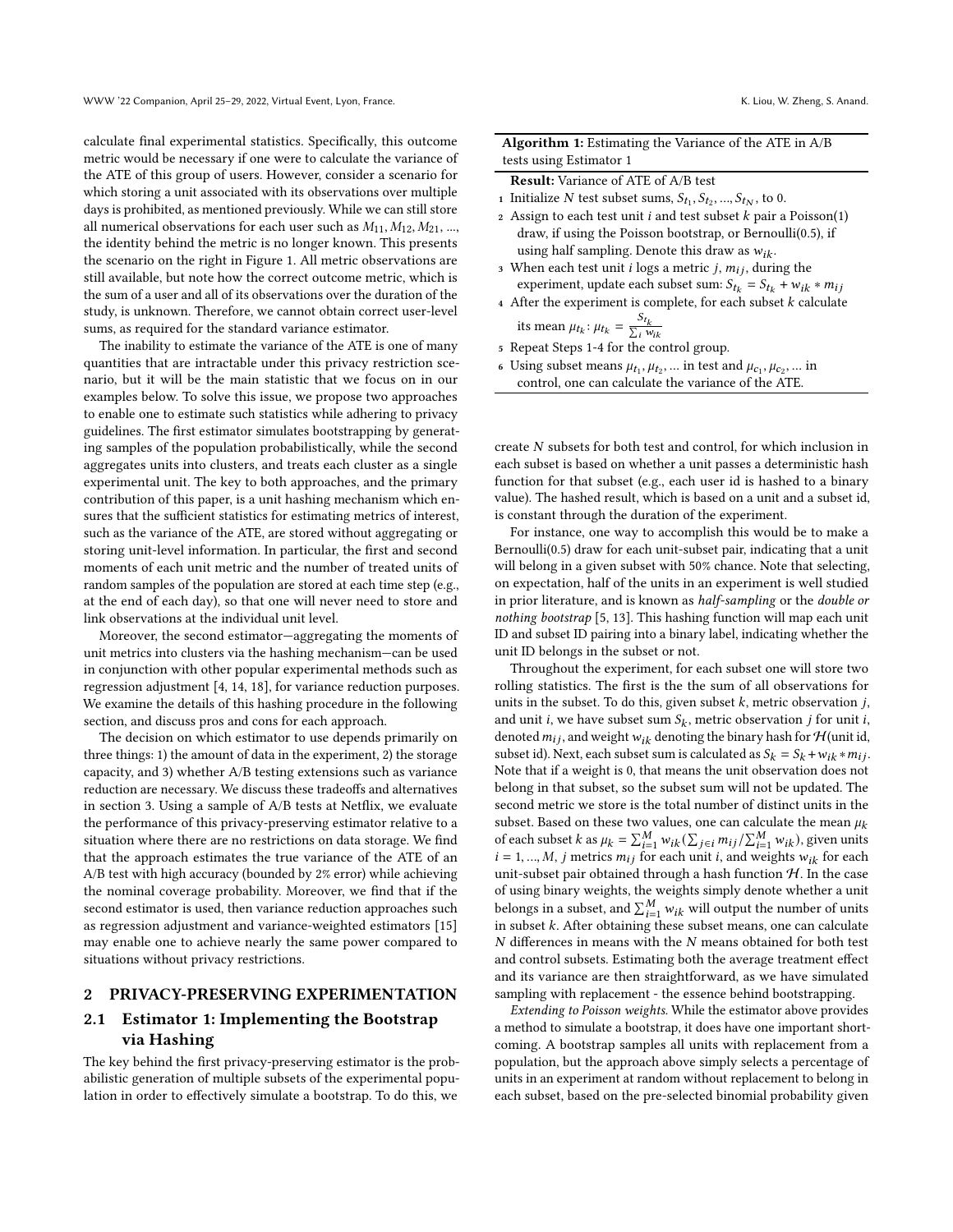

Figure 1: left: example A/B test, right: A/B test where user observations are not linked to individual-level identifiers

in (1). When using half-sampling, for instance, then 50% of the population is selected.

One option that solves this issue, and importantly also works nicely with streaming data, is a Poisson bootstrap [\[2,](#page-4-18) [16\]](#page-4-19). Here, instead of a hash function that outputs a binary label indicating whether a unit belongs in a subset, the hash value is now drawn from a Poisson(1) distribution, i.e., each distinct value of  $H$ (unit ID, subset ID) is assigned a draw from a  $Poisson(1)$  distribution. If we assume  $M$  users in each subset, this approximates a *Binomial* (*M*, 1/*M*) well, since  $\lim_{M\to\infty} Binomial(M, \frac{1}{M}) = Poisson(1)$ . The reason why we opt not to directly draw from the binomial distribution  $Binomial(M, 1/M)$  instead of  $Poisson(1)$  is because for most experiments we don't know the sample size  $M$  in advance, and instead are dealing with streaming data. See Algorithm 1 below for a step-by-step outline of estimator 1.

# 2.2 Estimator 2: Unit clusters

While estimator 1 enables one to estimate experimental statistics correctly, such as the variance of the ATE, while adhering to more stringent privacy principles, it does have several major limitations. Specifically, 1) there is a large storage requirement, depending on the number of bootstrap iterations, and 2) the estimator may be suitable only for estimating experiment results, and less flexible to be able to be used in conjunction with other experimental techniques, such as variance reduction [\[21\]](#page-4-20).

One extension of estimator 1 that improves on these issues is to employ the same hashing trick as estimator 1, but change the hashing mechanism such that units of an A/B test are hashed into distinct clusters. The main difference here is that each unit belongs in only one cluster; in effect, all experimental units are partitioned into disjoint clusters. Instead of drawing from a Bernoulli or Poisson(1) value as in estimator 1, across all clusters  $C_i$ ,  $i = 1, ..., N$ , only one of  $H(C_i, X_j)$  will output a value of 1 (e.g., unit ID belongs in only one cluster.) And again, whenever a unit logs a metric, the product of the binary hash and the metric will indicate whether an observation is logged in the cluster, and this product will be added to the cluster sum. For example, if 1000 clusters are desired and there are a million

units in the test group of the experiment, we would expect to have approximately 1000 units in each cluster. The key of this approach, like estimator 1, is that the hashing mechanism enables us to not have to ever store any pair of a user and its metric together, but rather only the cluster-level sums of subsets of the population. Once again, the variance of the ATE can be obtained readily.

Estimator 2 enables one to conduct analysis with more flexibility and apply methods such as regression adjustment, since one can use the identical subset-level hashing functions for each cluster-unit pair pre-treatment. In addition, in the next subsection we show how other tricks, like storing cluster-level variances, are also feasible with this approach. Storing both the mean and variance of clusters allows for the potential for more analysis of the experimental sample, such as estimating the variance of the underlying population.

However, this estimator also has its disadvantages. The first is that information on the unit-level is diminished when we aggregate unit data together, and therefore estimations of variance may be less accurate. Additionally, this approach requires experiments with large sample size. Otherwise, if the number of units in each group is small, unit-level privacy may still be compromised.

### 2.3 Storing moments of metrics

Note that in the two estimators mentioned above, our main objective was to be able to calculate the variance of the ATE. Doing this required storing the sums of random subsets of units. However, it is important to note that we can store any function of an observation without running into privacy issues. One option is to store a higher order of moments of each individual observation. This allows for the possibility of obtaining any statistic that is a function of moments of metrics. One example metric of interest is storing the cluster-level variance. To see how this can be useful, a challenge we often face is the possibility of highly heteroscedastic units. It is common that clusters within an A/B test have high metric variability. As a result, A/B test units become a mixture of highly heterogeneous units.

To solve this issue, ideally we can store the variance of each cluster, in addition to the mean. Obtaining this turns out to be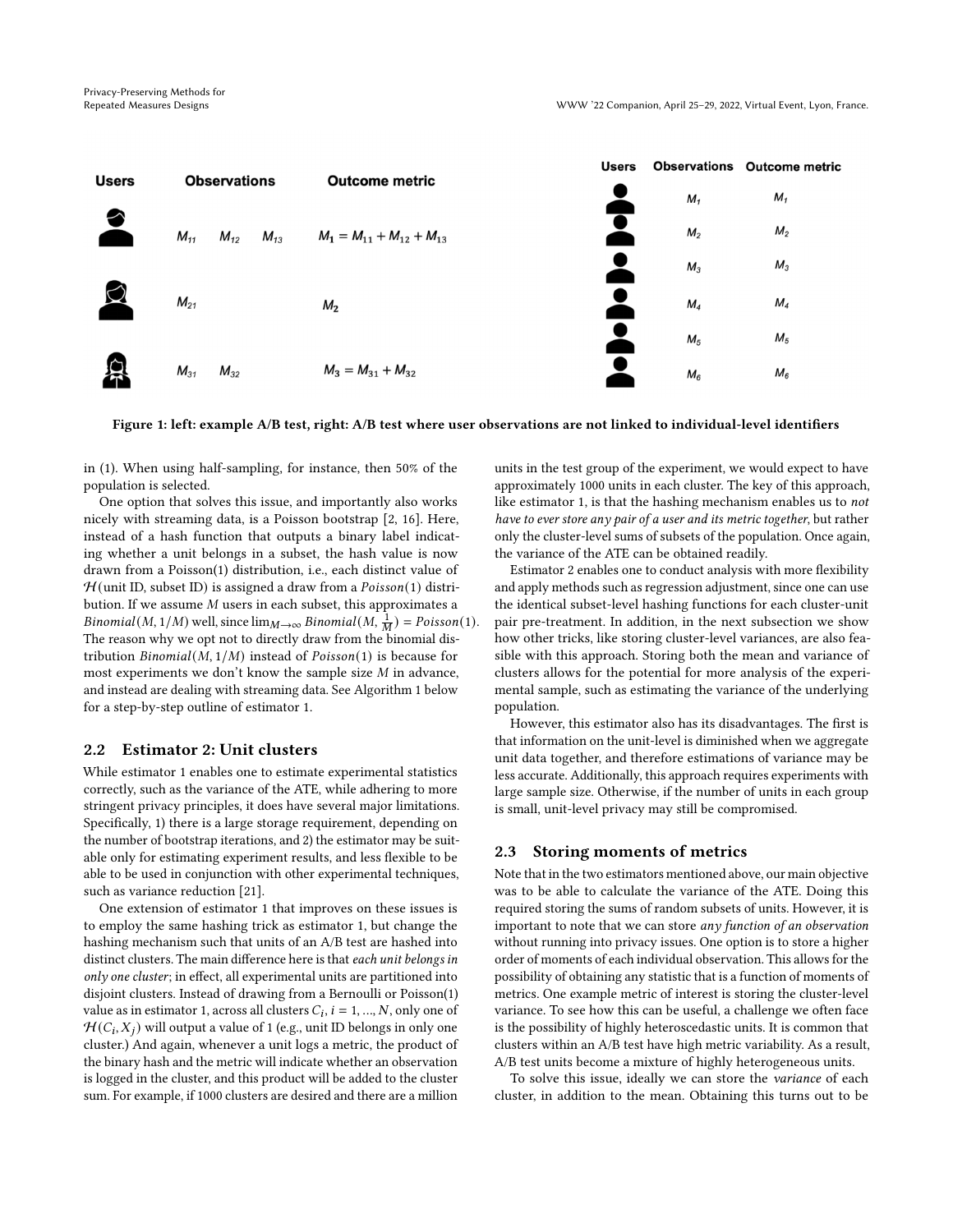| Estimator                                  |          | % Variance error % Coverage ( $\alpha = 0.05$ ) |
|--------------------------------------------|----------|-------------------------------------------------|
| Estimator 1 (Double or Nothing)            | 1.82%    | 94.1%                                           |
| Estimator 1 (Poisson)                      | $1.01\%$ | 95.2%                                           |
| Estimator 2                                | 1.46%    | 94.7%                                           |
| Estimator $2 +$ inverse-variance weighting | 1.83%    | 92.3%                                           |
|                                            |          |                                                 |

Algorithm 2: Reducing variance using inverse-variance weighting

Result: ATE and Variance of ATE of A/B Test

- 1 Initialize cluster-level first moment sums,  $C^1_{t_1}, C^1_{t_2}, ..., C^1_{t_N}$ , to 0.
- <sup>2</sup> Additionally, also initialize cluster-level second moment sums,  $C_{t_1}^2, C_{t_2}^2, ..., C_{t_N}^2$ , to 0.
- 3 Assign to each test unit  $X_i$  and cluster  $C_k$  pair a binary value,  $\mathcal{H}(C_i, X_i) \rightarrow [0, 1]$ , denoted  $w_{ik}$ .
- 4 When each test unit *i* logs a metric *j*,  $m_{ij}$ , during the experiment, update each subset sum: 1)

$$
C_{t_k}^1 = C_{t_k}^1 + w_{ik} * m_{ij} \qquad 2) \ C_{t_k}^2 = C_{t_k}^2 + w_{ik} * m_{ij}^2
$$

 $\mathfrak s$  After the experiment is complete, for each cluster  $k$ calculate its:

1) mean:  $\mu_{t_k} = \frac{C_{t_k}^1}{\sum_i w_{ik}}$  2) variance:  $\sigma_{t_k}^2 = \frac{C_{t_k}^2 - (C_{t_k}^1)^2}{\sum_i w_{ik}}$  $\sum_i w_{ik}$ 

<sup>6</sup> One can now calculate the variance of the ATE in two ways: the first is the standard unweighted estimator, and the second applies inverse-variance weights to each cluster:

$$
\Delta = \frac{\sum_i \sigma_{t_k}^2 \mu_{t_k}}{\sum_i \sigma_{t_k}^2} - \frac{\sum_i \sigma_{c_k}^2 \mu_{c_k}}{\sum_i \sigma_{c_k}^2}
$$

straightforward. One adjustment to the approach detailed in section 2.2 is to store the second moment of each observation as well, so that at the conclusion of the experiment we have both the sum of the first and second moments of all observations, still without linking each observation to its unit ID. Obtaining the variance of clusters now enables us to perform more techniques on top of the aforementioned privacy-preserving estimator. For instance, one practical technique utilizing the variance of clusters is to increase the overall power of an A/B test, using an inverse-variance weighting approach [\[15,](#page-4-15) [19\]](#page-4-21). This is outlined in Algorithm 2.

# 3 EMPIRICAL RESULTS

## 3.1 Case Studies

To measure the accuracy of both estimators from section 2, we used a set of A/B tests at Netflix. Each test was analyzed in two ways: the first is the classical case where users observations are recorded with no data storage restrictions. The ATE and its variance can be estimated straightforwardly. In the second scenario, we assume that a user cannot be linked to its metric after 24 hours. As a result, the estimators in section 2 are necessary in order to accurately estimate statistics of interest, such as the variance of the ATE.

To evaluate the performance of the privacy-preserving estimators, at the end of each time step, the sum of all observations for users within a subset are aggregated, such that no user-level data is stored. We then calculated two statistics: the variance error, defined as the percentage difference between the variance estimated assuming no privacy restrictions, versus the variance estimated in the estimators above. We also simulated A/A tests and calculated the coverage rate. Four estimators were compared: the double-ornothing (half sampling) method for estimator 1, Poisson weights for estimator 1, estimator 2, and estimator 2 + cluster-level variances.

The results are shown in Table 1. In general, all three estimators have similar performances, where the % error in variance is less than 2%. Using estimator 1 and Poisson(1) weights provides the optimal performance, in terms of achieving the nominal coverage probability and estimating the true variance accurately. Moreover, using estimator 2 along with storing the second moments of individual observations allows us to store and estimate cluster-level variances, as detailed in Algorithm 3. This provides us with the option of using an inverse-variance weighted (IVW) estimator. In addition to being able to accurately estimate variance, we find that using IVW enables us to achieve, on average, a 5.6% decrease in the variance of the ATE estimator, adding another benefit on top of our privacy-preserving estimator.

### 4 CONCLUSION

Limiting the storage of individual-level identifiers with their observations is an increasingly common privacy principle adopted in the industry. For experiments with repeated measurements, this creates a situation where calculating key experimental statistics, like the variance of the ATE, becomes intractable. The estimator proposed in this work enables one to bypass this issue by utilizing a unit-level hashing mechanism that stores moments of random subsets of the original test population. Two variants of the estimator are introduced - each with different degrees of accuracy, privacy, and storage requirements. We also show that methods such as variance reduction via either regression adjustment or cluster-level variances are still possible under this estimator. Finally, empirical results across a set of past A/B tests show that the proposed estimators are able to estimate the variance of the ATE with high accuracy, while achieving nominal coverage.

We conclude by noting that while this paper focuses on estimating key metrics in A/B tests, such as the variance of the ATE or cluster-level variances, experimenters can also leverage this approach to obtain a larger set of statistics for their purposes, in non-experimentation settings as well. The only requirement is that the statistic of interest is a function of moments of the metric observations of interest.